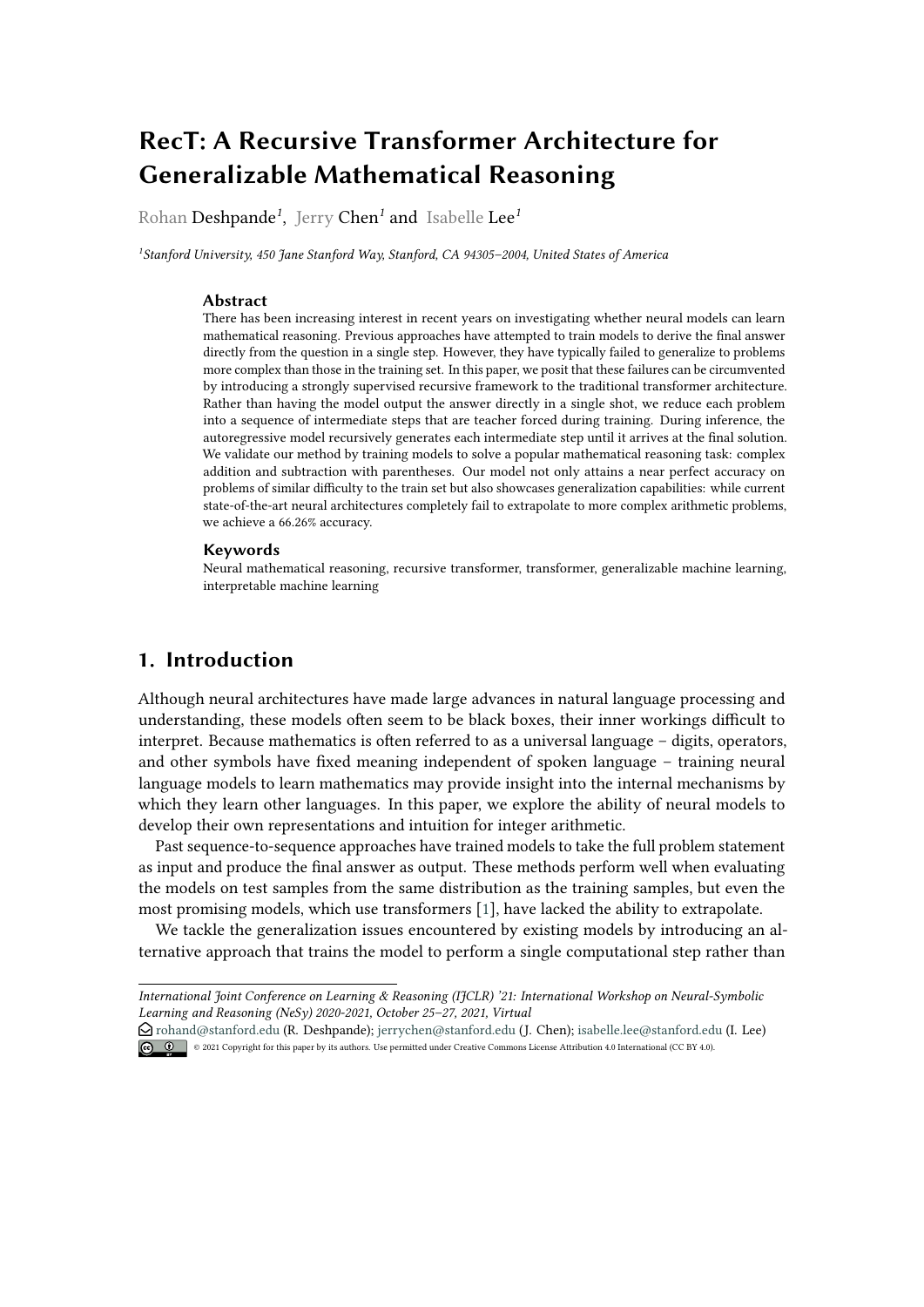to predict the final answer in one shot. By feeding the reduced output back into the model as input, the model eventually reduces the original problem into the final numerical answer. We propose an architecture for this method that we call the Recursive Transformer (RecT), which builds upon a standard transformer by allowing the output to be recursively fed back into its input, similarly to an RNN.

Training on arithmetic addition and subtraction of up to six operators, we show that RecT performs exceedingly well on test problems of the same structure (i.e. up to six operators), scoring nearly perfectly on that test set. Notably, RecT achieves over 66% accuracy on a more difficult dataset, consisting of problems with nine to eleven operators, which state-of-the-art methods have entirely failed. In addition to the improved performance on the extrapolation dataset, RecT has far fewer parameters than other state-of-the-art models and also "shows its work" by computing the answer step-by-step, so we can analyze its mistakes for insight into its understanding of arithmetic.

### **2. Related Work**

Arithmetic can be framed as a sequence-to-sequence language processing problem, where the resulting value is the output of the input expression. Accordingly, some prior research has been done investigating the application of neural architectures typically used for language tasks, such as LSTMs [\[2\]](#page-10-1) and transformers [\[3\]](#page-10-2), to mathematical problems. Wangperawong [\[4\]](#page-10-3) trained a transformer model on addition, subtraction, and multiplication of two numbers and saw high accuracies in those tasks. More recently, Saxton et al. [\[1\]](#page-10-0) analyzed the performance of both LSTM and transformer architectures in training a general neural model for various mathematical tasks, ranging from simple arithmetic to factoring polynomials. Their study yielded promising results, achieving over 90% accuracy on arithmetic problems, including problems with multiple numbers. Another architecture that has been proposed for the purpose mathematical and algorithmic reasoning is Kaiser and Sutskever's Neural GPU [\[5\]](#page-10-4), which is able to perform addition and multiplication on a pair of binary numbers. It has since been improved upon by Price et al. [\[6\]](#page-10-5) as well as Freivalds and Liepins [\[7\]](#page-10-6) to successfully learn arithmetic with decimal inputs.

However, none of these architectures have proven successful at extrapolating to problems larger and more complex than those seen in training. Saxton et al. yielded the most promising results, training and succeeding on arithmetic expressions with multiple operators, such as adding four or five numbers together, but their transformer model is unable to generalize to an expression with more than seven or eight numbers. Likewise, the Neural GPU is able to extrapolate to much larger numbers than it is trained on but completely fails at operations with more than two numbers.

# **3. Approach**

RecT inherits the benefits of both recursive and transformer based models:

• Tokens that are not positionally close together can still interact with each other through the transformer's attention mechanism.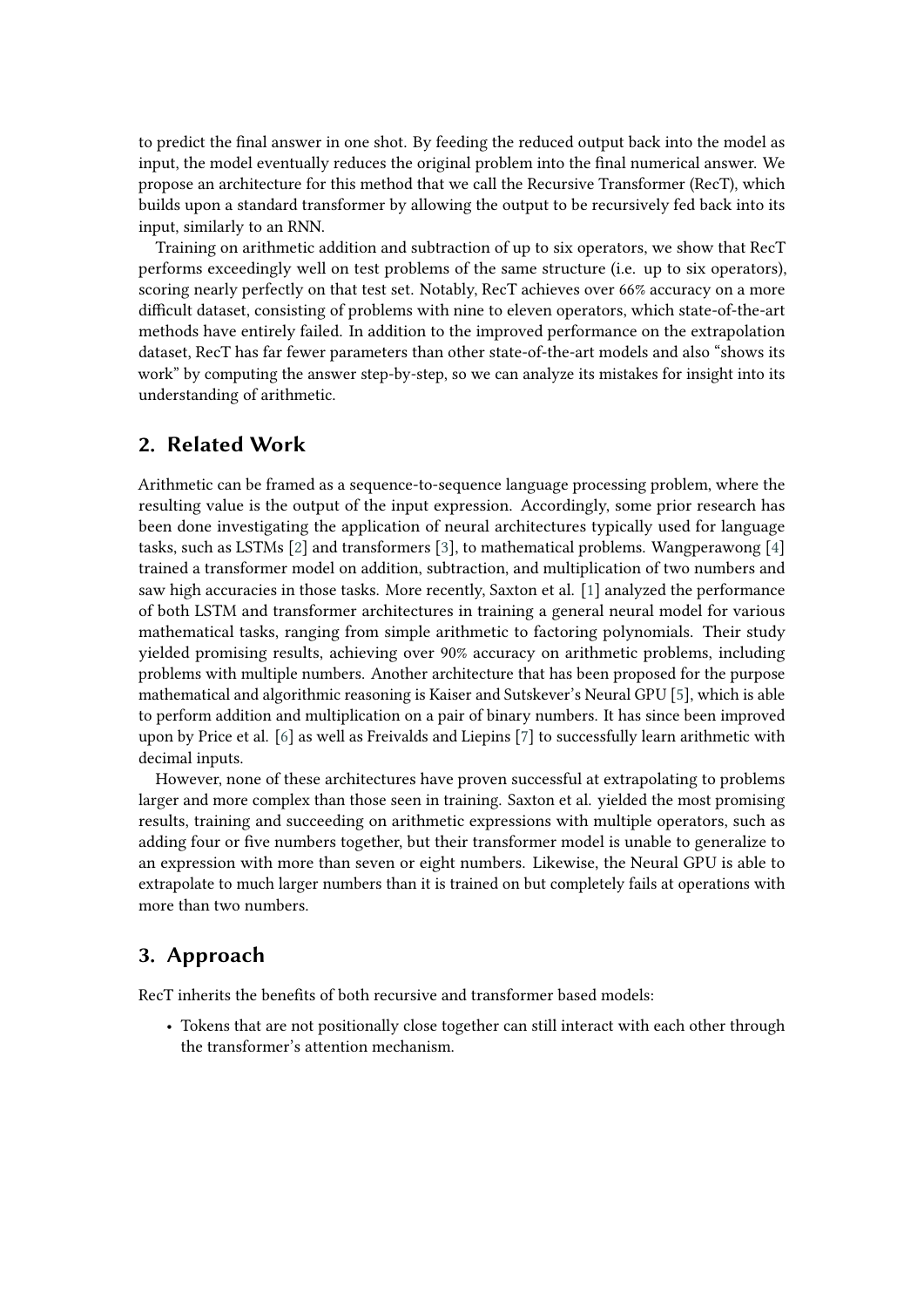• The model uses the same parameter values (in the form of a transformer) at each "computation step", similar to how RNNs use the same weights when generating each token. We hypothesise that by sharing parameter values across computation steps, the model will be able to perform well with a smaller number of parameters while also generalizing well because of its recursive formulation.

RecT treats each recursive step independently, allowing us to supervise each intermediate step. For example, rather than providing  $1 + 2 + 3$  as a question and 6 as the answer, we instead split the solution into a series of reductions:  $1 + 2 + 3$  will reduce to  $3 + 3$ , and  $3 + 3$  will reduce to <sup>6</sup> . By re-framing the original problem into a series of single-step reductions, we are able to completely eliminate the recurrent loop when training the model, making the model highly efficient. This approach can be thought of as teacher forcing abstracted to both the "thinking step" level and the character generation level.

Similar to how natural language models must produce an end token to signify the end of a sentence, the RecT model needs a way of communicating the end of its recursion. We introduce two special tokens, "Loop Continue" and "Loop End", which allow the model to signal whether or not it should continue to recurse. By adding one of the two tokens to the output, the model is taught during training whether it has reached the final answer or needs to recurse.



**Figure 1:** An abstracted diagram of the RecT model architecture, sans marking. When fed the input  $(2+3)$ -1, the transformer produces 5-1 and the loop continue token. The output is fed back into the transformer's input because of the loop continue flag, as illustrated by the purple line. The second step produces <sup>4</sup> and the loop stop flag. Thus, the final answer produced by RecT is <sup>4</sup> .

**Sub-problem marking.** Central to the transformer design is the concept of cross-attention, which works by performing dot products between keys and queries between the encoder and decoder [\[3\]](#page-10-2). This particular mechanism – without augmenting the token space – may not be optimal for the task at hand; for example, consider the problem 11+33-9. After the decoder produces the first two tokens (44) it could be difficult for the transformer to learn to attend to the "- " token. From human experience, we have observed that children frequently cross-off parts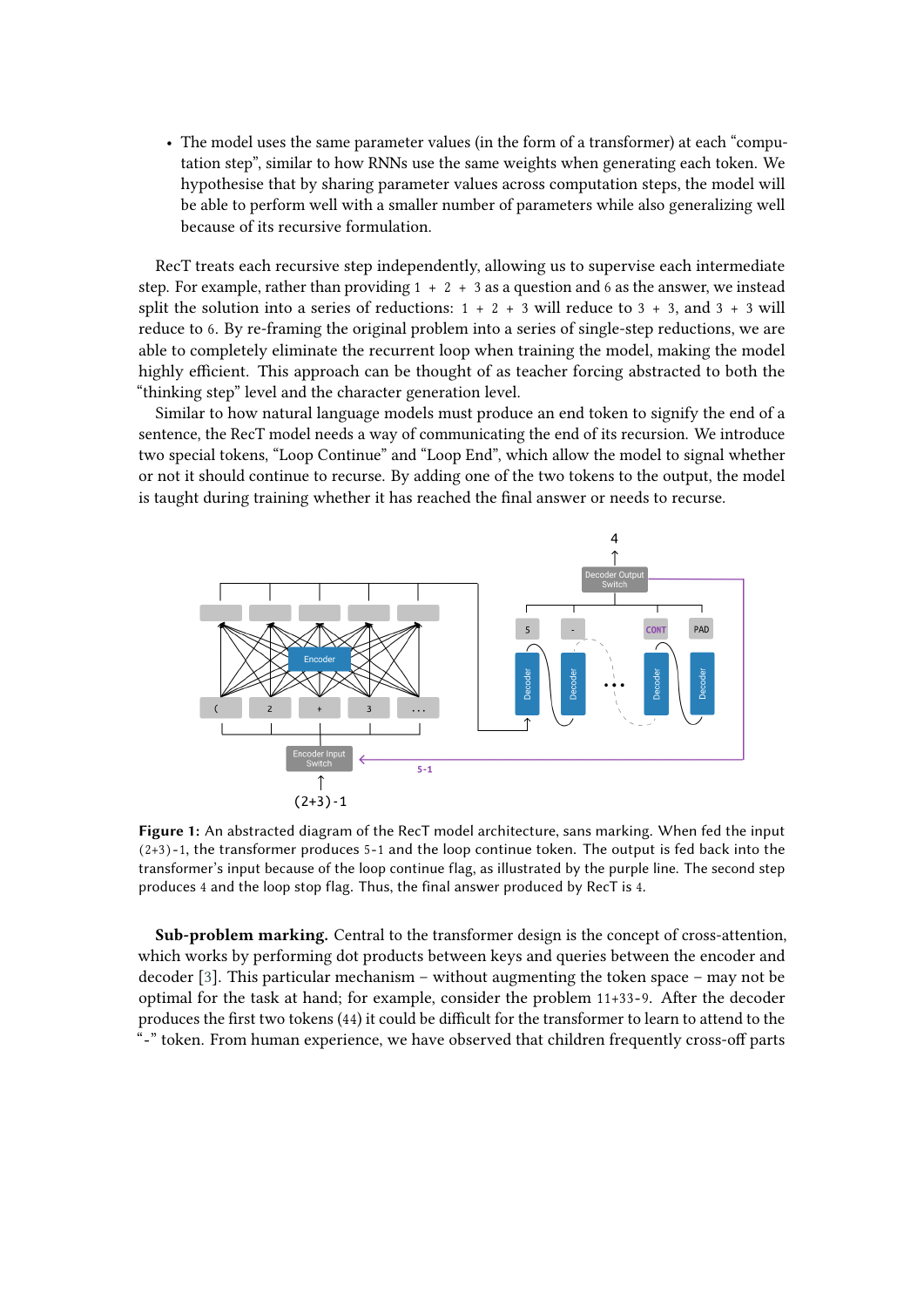of the problem that they've already visited. In other words, children augment the generated sequence in order to better determine where they should focus their attention.

Taking inspiration from this example, we introduce a new strategy to RecT which adds an additional step. Rather than directly performing a single reduction on the input problem, the model is now taught to highlight the sub-problem it will solve using two special tokens and then subsequently reduce the marked problem as a separate step. For example, given the problem <sup>1</sup>  $+ 2 + 3$ , the marking step would yield  $$1 + 2# + 3$ , where  $$$  and  $#$  mark the beginning and end of the sub-problem. The subsequent step reduces the problem to  $3 + 3$ . As we show in Section [6.3,](#page-7-0) the introduction of these two marking tokens helps the model distinguish between the part of the problem that must be solved and the part that should be copied.

### **4. Experiment Setup**

Our experimentation consists of two phases. In the first phase, we examine the relative performance of various strategies, such as sub-problem marking and randomized padding [\(4.1\)](#page-3-0). In the second phase, we apply the best performing strategies on three variants of the RecT model and compare the results to a baseline single-shot transformer model.

#### <span id="page-3-0"></span>**4.1. Data**

**Simple arithmetic data.** Due to the complexity of the task at hand, our experimentation takes a curriculum based approach where the models are first pre-trained on simple arithmetic. The pretraining dataset consists of 2 million data points, each being an addition or subtraction between two numbers of up to 9 digits each. The distribution of numbers is carefully tuned in order to guarantee an even mix in digit length.

**Multi-step arithmetic data.** In order to train and test on problems that require multi-step operations (problems consisting multiple arithmetic operators and parentheses), we leverage the DeepMind Mathematics Dataset [\[1\]](#page-10-0). We parse each multi-step expression in order to generate the intermediate steps by adapting an open-source arithmetic parser [\[8\]](#page-10-7). This allows us to generate increasingly "reduced" representations of the questions. As described in the approach section, a boolean flag which indicates whether the model should halt or not is appended to the expressions.

Notice, however, that if every intermediate step is included in the final dataset, the dataset skews towards smaller problems since every  $N$  step problem can be reduced to problems of size  $N - 1$ ,  $N - 2$ , and down to 1 step. To control for the fact that the number of operators is unbalanced, we introduce the idea of "step corruption", where we randomly choose which intermediate steps to include in the training data using a calibrated probability distribution. This method is motivated by masked language modeling and span corruption introduced by the BERT [\[9\]](#page-10-8) and T5 [\[10\]](#page-10-9) models.

With this parsing method, we generate our multi-step training set by parsing the 666,666 train-hard/arithmetic add sub multiple examples from DeepMind's dataset to obtain 2 million multi-step examples. Then, we randomly sample 1.5 million of the multi-step examples and combine them with 500 thousand randomly selected datapoints from the simple addition/subtraction training data to ensure the model does not completely forget the previous task. We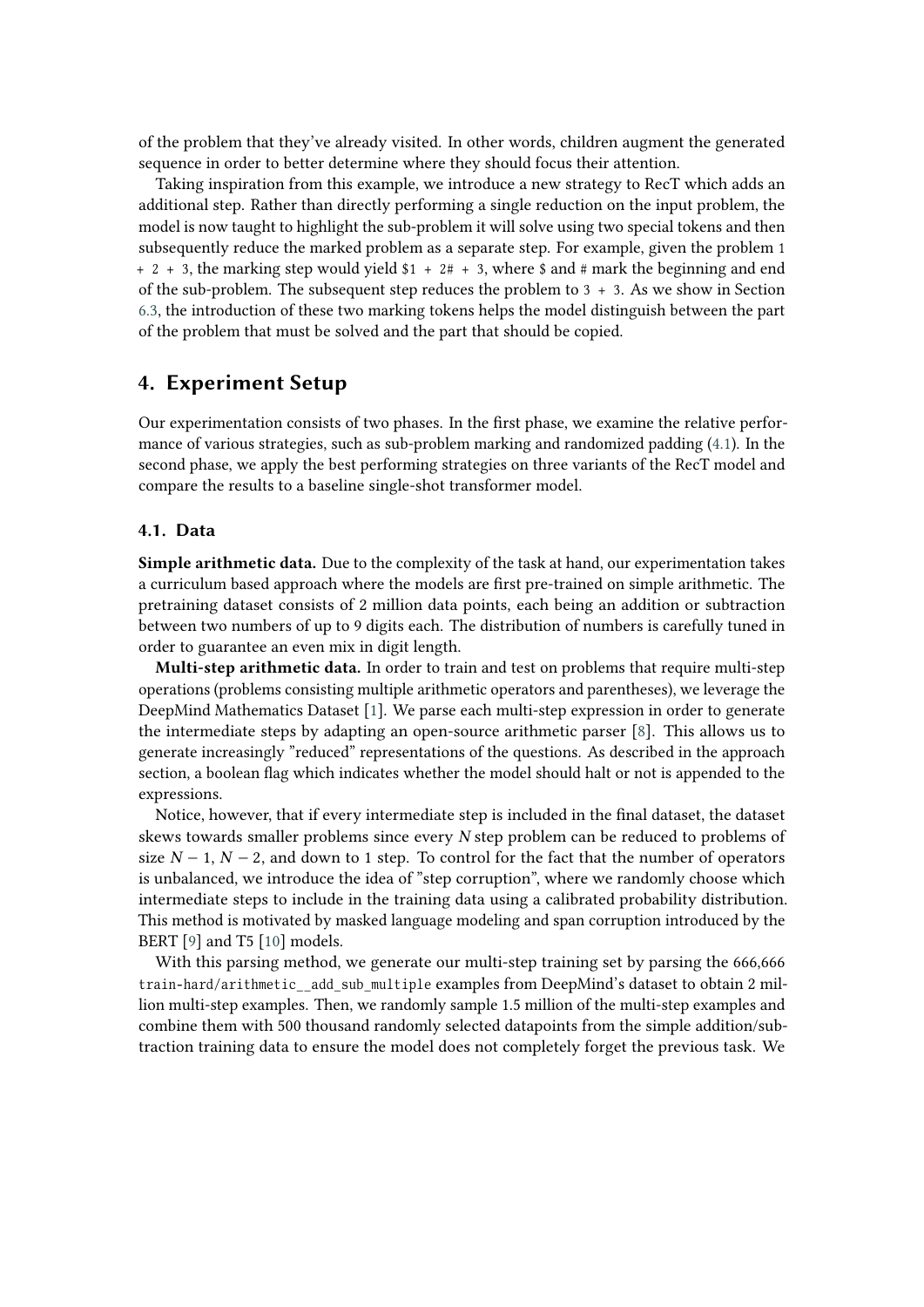repeat the process on DeepMind's interpolation and extrapolation test sets in order to generate our multi-step interpolation and extrapolation tests.

**Sub-problem marking.** As described in the approach section, another method for training RecT is to simulate a "marking step" where the model marks the sub-problem it will solve and a separate "reduction step" where the model actually reduces the problem. We modify the arithmetic parser code to include marked sub-problems and reductions and then repeat the same process as described for the regular multi-step datasets.

**Randomized padding.** A key component of the transformer is the positional encoder, which allows the model to capture the ordering of the characters. Since we are testing the generalization of the model, the problem lengths in the extrapolation test set are longer than those in the training set. Consequently, at test time, the model may see characters at positions that it has never seen or used before. As a result, the model runs the risk of unintentionally overfitting its interpretation of different positions that it saw during training. For the task at hand, the model simply needs to know the relative positions of characters - not the absolute positions. Equivalently, the model should be robust enough to produce the same result regardless of whether the problem starts at the  $0^{th}$  position or the  $n^{th}$  position. This insight motivates our randomized padding technique: a random amount of padding is inserted before the problem, ensuring that the model "sees" all character positions being used although the problem lengths during training are shorter than those in extrapolation.

**End-to-end testing.** RecT predicts the result of a single computational step rather than the final answer. In order to generate the final answer, the result from each computation step is fed back into the model – recursively making predictions – until it produces a halt token. For this end-to-end evaluation, we use the unprocessed DeepMind interpolation and extrapolation test sets for recursive prediction. This allows us to accurately compare our RecT architectures side-by-side with the baseline single-shot transformer model.

#### **4.2. Evaluation Method**

We evaluate the model by feeding it a question from the test set and comparing whether the output is an exact character match with the dataset's answer, the same method as described in Saxton et. al [\[1\]](#page-10-0). Although this metric is quite unforgiving towards carrying mistakes and small discrepancies in the single digit place, we choose not to be lenient with any inaccuracies produced by the model, regardless of their proximity to the correct answer. However, we qualitatively examine a selection of such near-misses in Section [6.2.](#page-7-1)

We measure two types of accuracy: the first is the per-step accuracy, which describes the model's ability to perform a single computational step such as  $1+2+3 \rightarrow 3+3$ ; and the second is the end-to-end accuracy, which denotes the model's accuracy in recursively reducing the initial problems into their final numerical answers.

### **4.3. RecT Models**

We experiment with three sizes of the RecT model, which we refer to as RecT Small, RecT Medium, and RecT\_Large (hyperparameters detailed in Table [1\)](#page-5-0). In addition to the training method above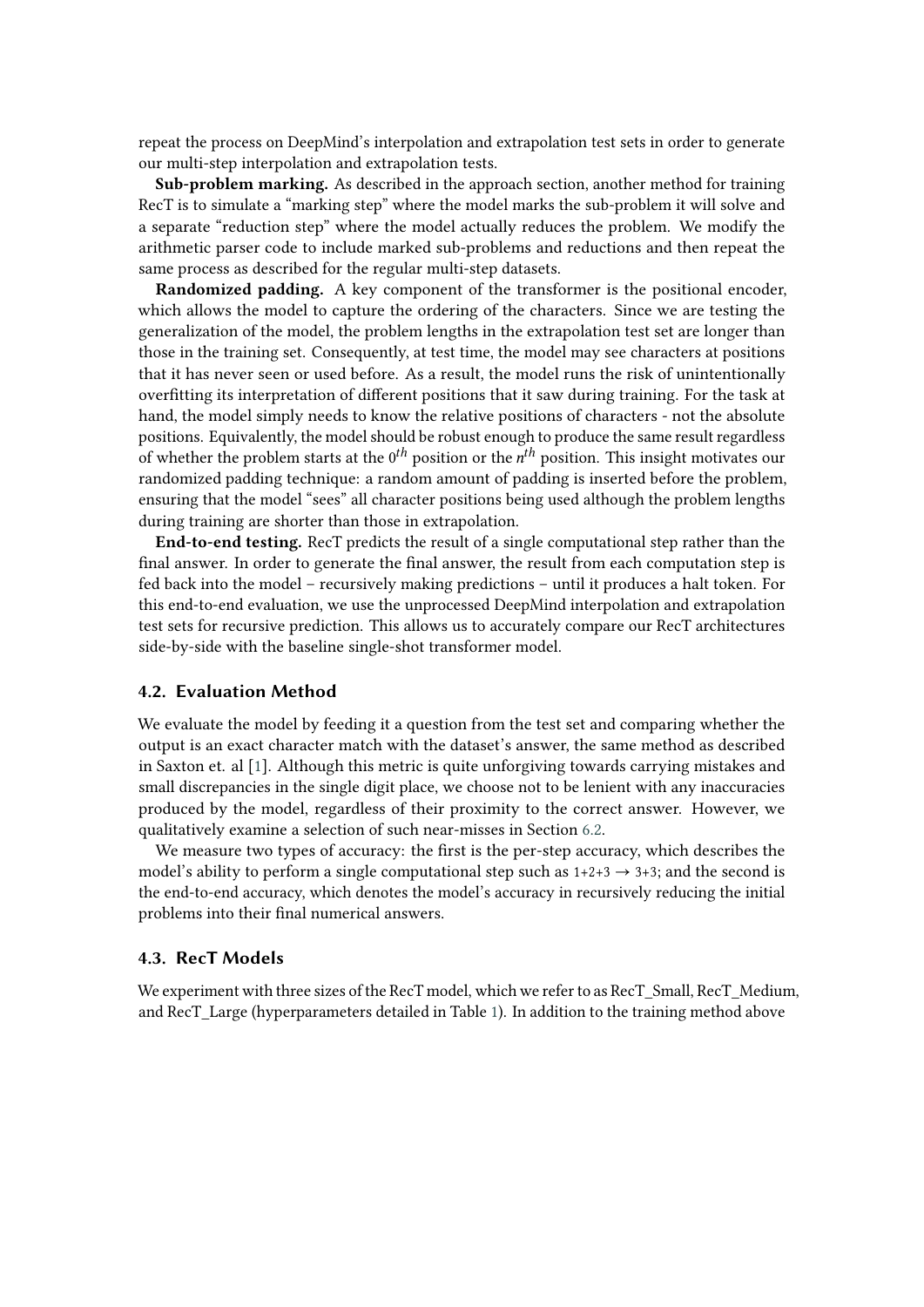using both sub-problem marking and randomized padding, we train variants that skip either the marking or the padding to demonstrate the benefits of the two techniques.

| Variant         | <b>Features</b> |    | Attention Heads Enc/Dec Layers Feed Forward Size Learning Rate |                   | <b>Parameters</b> |
|-----------------|-----------------|----|----------------------------------------------------------------|-------------------|-------------------|
| RecT Small      | 32              |    | 64                                                             | $5 \cdot 10^{-4}$ | 130, 464          |
| RecT Medium     | 128             |    | 256                                                            | $5 \cdot 10^{-4}$ | 1.996.320         |
| RecT Large      | 256             | 16 | 512                                                            | $10^{-4}$         | 7, 924, 768       |
| <b>Baseline</b> | 256             | 16 | 512                                                            | $10^{-9}$         | 7.924.768         |

Configurations details for RecT Small, Medium, Large, and Baseline models.

### **4.4. Baseline Model**

<span id="page-5-0"></span>**Table 1**

We believe that the proposed method will generalize better to more complex problems when compared to prior work. Though it is well-known that previous attempts completely fail to generalize, we seek to experimentally confirm these results by training and evaluating a baseline model. Doing so enables us to accurately determine the benefits of the proposed method.

The baseline model, a vanilla transformer, attempts to solve the math problems in a single shot – without recursion – as described by prior work such as Saxton et al. [\[1\]](#page-10-0). Since solving the problem in a single shot is a harder task than single step reductions, we use the same model configuration as RecT\_Large, which has ∼8M parameters.

## **5. Results**

We find an average accuracy improvement of 22.65% on the extrapolation task when the models are trained with sub-problem marking. Results from our experimentation show an additional 20.53% improvement in extrapolation accuracy when randomized padding is also included. Hence, we decide to utilize sub-problem marked data and randomized padding in subsequent experimentation.

All three models achieve near perfect single step accuracy on the interpolation set, and consequently, the end-to-end interpolation accuracies of the three models are also extremely high, with RecT Small performing the worst at 98.890%. Notably, RecT Medium achieves a perfect score on the interpolation set. On the extrapolation set, the per-step accuracies are fairly high, with RecT\_Medium scoring 96.426% and the other two just under 90%. However, due to the recursive architecture, errors propagate through each step, causing the end-to-end accuracy to decrease exponentially as the size of the problem increases. RecT\_Medium performs the highest across the board and scores decently on the extrapolation set with 66.260% accuracy, but the other two models fall off significantly.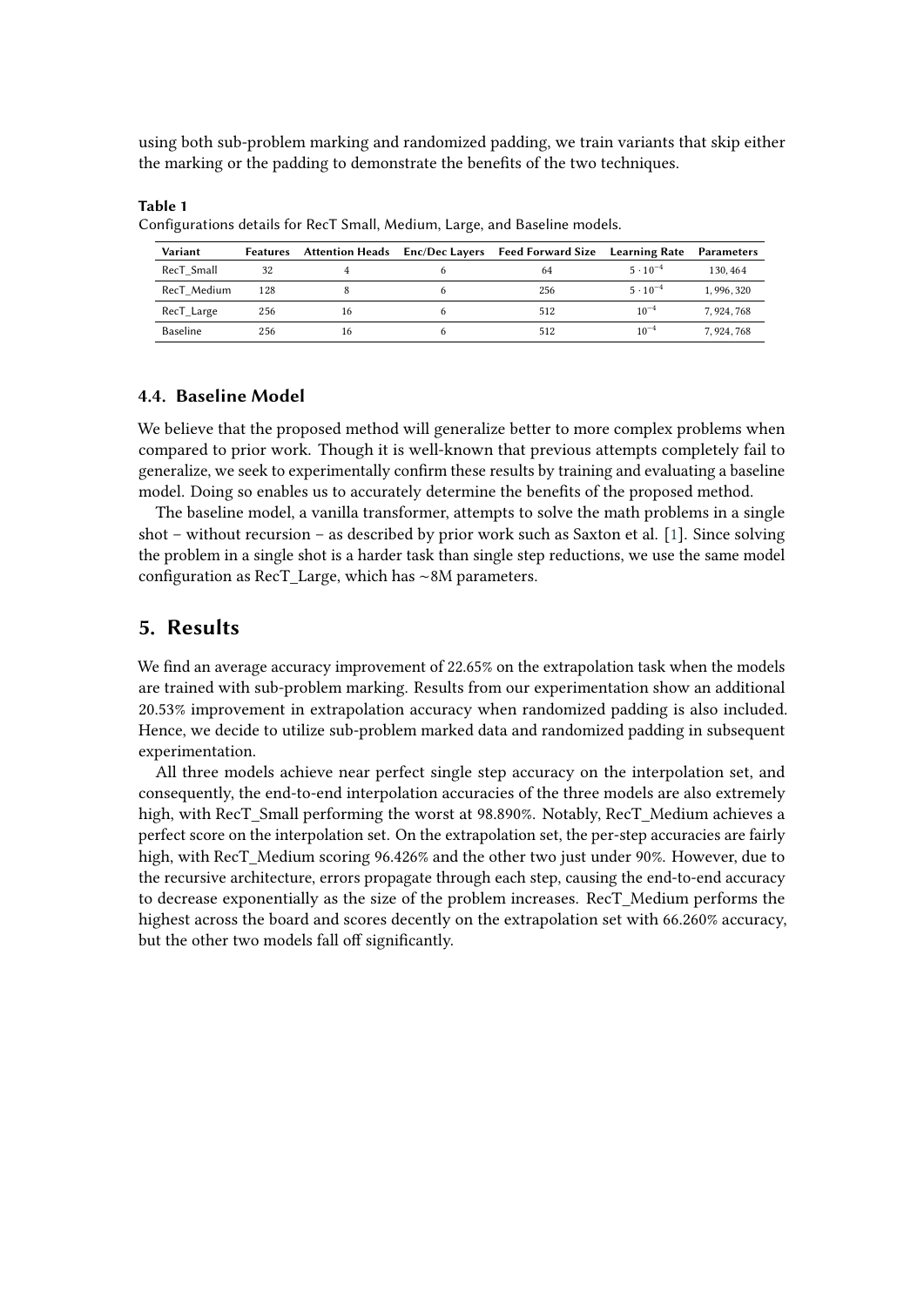#### **Table 2**

Results of RecT model variants.

| <b>Test Data</b>                                                                | Variant                   | Per-Step Accuracy  | <b>End-to-End Accuracy</b> |
|---------------------------------------------------------------------------------|---------------------------|--------------------|----------------------------|
| Simple addition/subtraction of two numbers, each<br>up to 9 digits              | RecT Small                | N/A                | 97.210%                    |
|                                                                                 | RecT Medium               | N/A                | 99.220%                    |
|                                                                                 | RecT Large                | N/A                | 99.820%                    |
| Interpolation: Multi-step addition/subtraction (be-<br>tween 3 and 6 operators) | RecT Small                | 99.875%            | 98.890%                    |
|                                                                                 | RecT Medium               | 100%               | 100%                       |
|                                                                                 | RecT Large                | 99.998%            | 99.980%                    |
| Extrapolation: Multi-step addition/subtraction<br>(between 9 and 11 operators)  | RecT Small                | 88.153%            | 37.350%                    |
|                                                                                 | RecT Medium<br>RecT Large | 96.426%<br>88.372% | 66.260%<br>23.110%         |



**Figure 2:** Accuracy comparisons between the three RecT variants and the baseline single-shot model at different problem complexities. Note that the baseline single-shot model does not produce intermediate values as it is not recursive. For this reason, it is not included in the single step accuracy analysis.

### **6. Analysis**

### **6.1. Generalization**

Our results show that all three RecT models significantly outperform than the baseline singleshot model. Though the baseline model performs slightly worse than expected on interpolation due to slow convergence, it performs poorly on extrapolation, which we find consistent with results in prior work. This is contrasted with RecT\_Medium which achieves 90% end to end accuracy on 9-operator problems despite not having seen problems with more than 6 operators during training. We infer that this is because the recursive pattern inherently builds in generalization capability. Our analysis also shows that RecT\_Large performs worse than Rect\_Small on extrapolation across the board, despite the fact that it has ∼ 60x more parameters. We believe this phenomenon is a result of over-fitting, which is known to be more likely for larger models.

Despite the general success from RecT models, we see a significant drop-off in accuracy for 11-operator problems. Perhaps increasing diversity in problem complexity during training –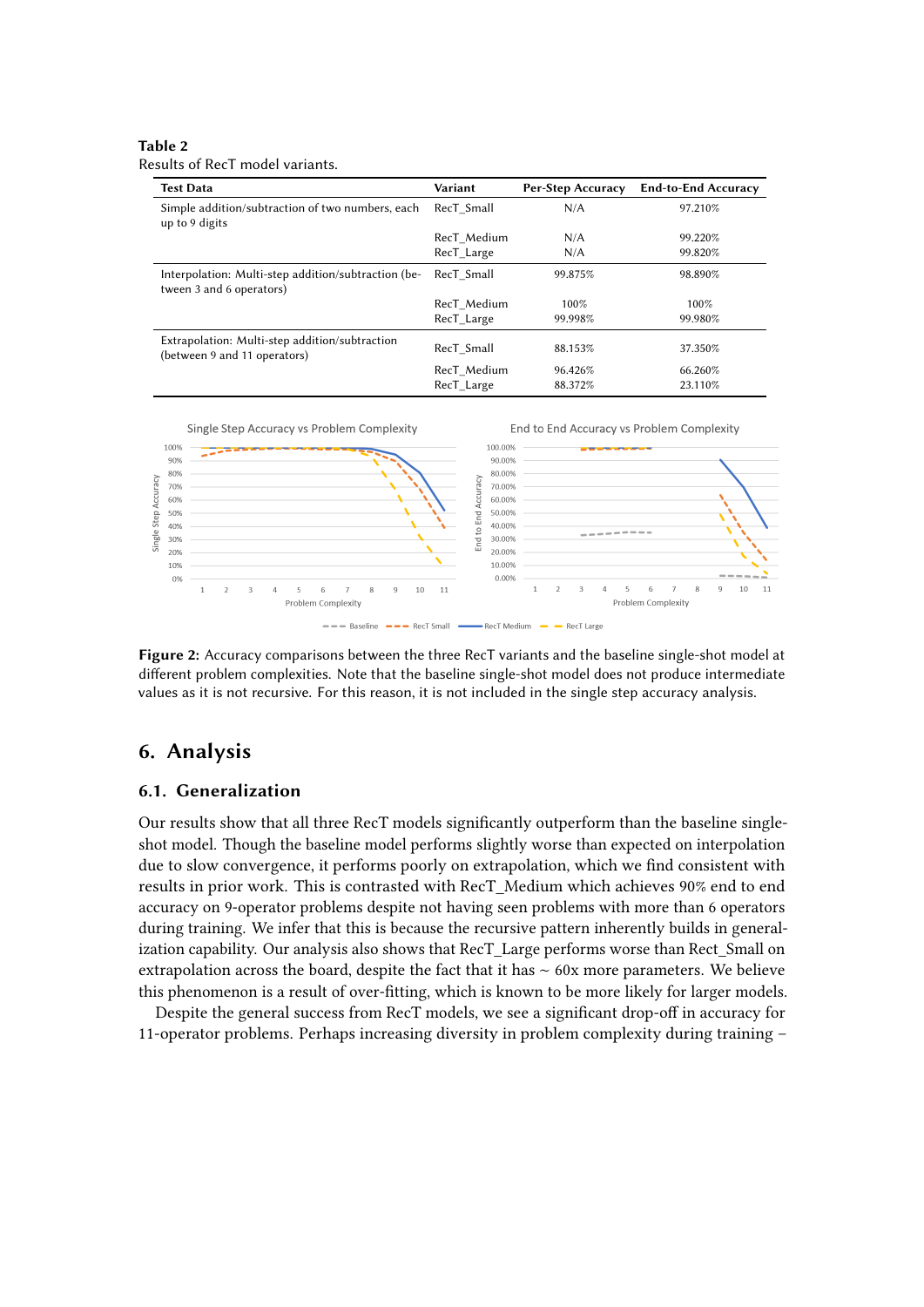e.g. training on data with 3 to 10 operators and extrapolating on data with 13 to 16 operators – while holding the number of parameters fixed would reinforce the model's need to generalize and in turn yield better results.

### <span id="page-7-1"></span>**6.2. Common Mistakes Made**

One of the advantages of our recursive architecture is the model's increased interpretability. Unlike prior work which acts more like a black-box by taking an input question and returning a final answer, our model is able to "show its work" by providing the intermediate steps. Table [3](#page-10-10) in the appendix shows an example proof of work that was produced by RecT\_Medium in the extrapolate set. It demonstrates the model's ability to solve an 9 operator problem recursively by marking the appropriate sub-problem with the \$ and # symbols, reduce the marked problem while gracefully handling double negatives and parentheses, and correctly output loop continue/stop tokens. The baseline model, on the other hand, incorrectly produces the answer -100 in a single shot, with no indication of what caused the error.

Through the models' proof of work, we notice that some of the most common mistakes the model makes include:

- **Carrying mistakes** leading to off-by-one errors in a couple digits
- **Dropping parentheses** that are unrelated to the current sub-problem
- **Double negatives** sometimes causing the model to subtract rather than add

While we expected the models to have trouble with carrying and double negatives, the parentheses issue was more surprising. One possible root cause could have been that we did not consider removing parentheses to be a separate step from the reduction inside the parentheses – for example, having  $1 + (2 + 3) \rightarrow 1 + (5) \rightarrow 1 + 5$  instead of skipping straight from  $1 + (2 + 3) \rightarrow 1 + 5$ . This may have caused the model to learn that parentheses, though necessary for determining the next sub-problem to mark, are not useful for the reduction themselves, leading to the issues we see.

### <span id="page-7-0"></span>**6.3. Comparing marking and non-marking RecT**

When we train a model without sub-problem marking and evaluate on the extrapolation test set, we find that the model is generally able to make the expected reduction at the beginning of the problem but fails to copy the rest of the expression, especially towards the end of longer problems. Past a certain point, the model tends to either end the output early or repeat the same few characters until it reaches the maximum output length. We find that training the model with the additional supervision of sub-problem marking significantly mitigate these issues.

One explanation, supported by the attention visualizations in Figure [3,](#page-8-0) may be that the presence of the sub-problem markers helps the model refine the multi-headed attention weights. We can see that for a RecT model trained without marking, the first encoder layer has each operator attend to the relevant numbers, and the second layer shows each sub-problem attending within itself. However, attention begins to degenerate in the rest of the layers, which are less distinctly interpretable. On the other hand, RecT trained with marking maintains a clear attention pattern throughout all layers on marking steps, such that each number attends only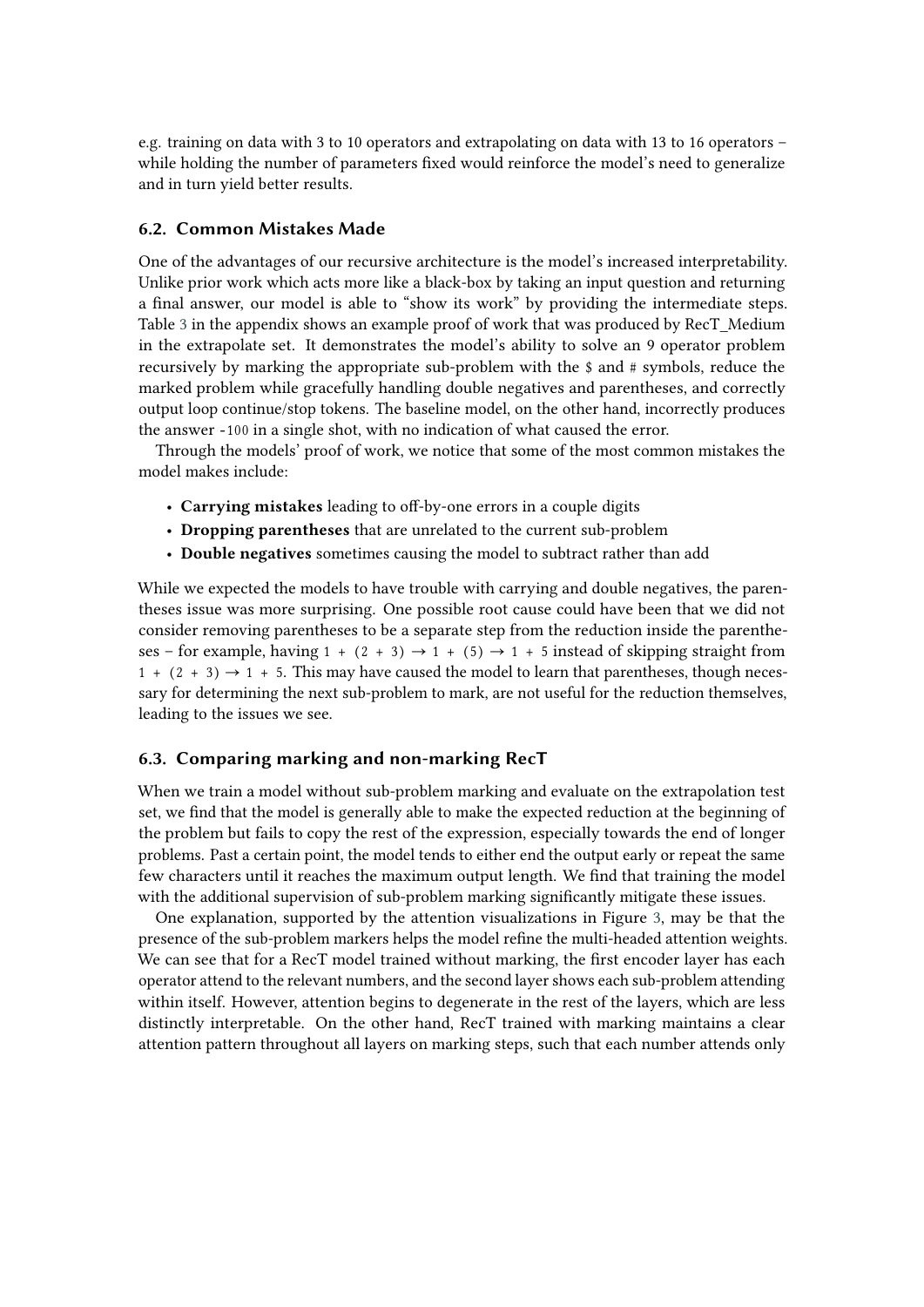<span id="page-8-0"></span>

(b) RecT encoder attention on marking (first row) and reduction (second row)  $1+1+1+1+1+1$ . The rectangles in the reduction step denote the "marks" that the model places.

**Figure 3:** Encoder self-attention heatmaps for RecT without (a) and with (b) subproblem marking. The images in each row represent the attentions for each encoding layer of the model.

to the relevant operators and vice versa. In the reduction step, we can see that the marking characters help partition the problem into sections that attend within themselves, and in the second-to-last layer, we even see that the two operands of the reduction attend very highly to each other.

### <span id="page-8-1"></span>**6.4. Embeddings**



**Figure 4:** Embedding visualizations of two RecT models with circular representations of digits.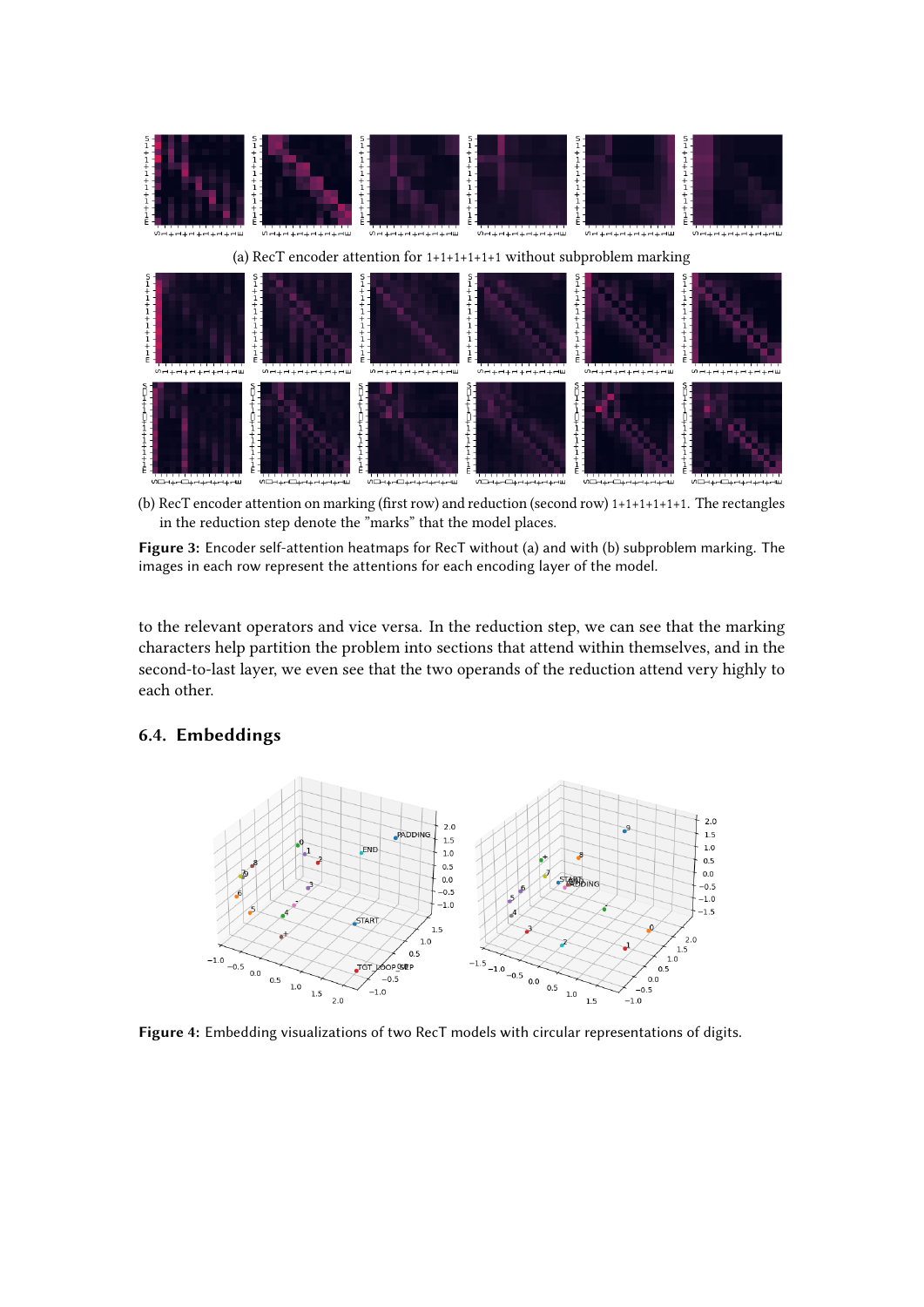Aside from measuring quantitative performance, we also study the learned embedding vectors to see if the representations learned by the models may demonstrate that that they have developed an interpretable intuition for the language of arithmetic. The digit embeddings, especially, would provide insight into the internal representation of numbers by each model. We apply principal component analysis in order to visualize the embedding space in three dimensions. All the models learn to cluster numerical characters, operators, and special tokens into distinct groups. Furthermore, two of the models produce noteworthy representations.

The number line is a common representation of numbers by human understanding, but we could also close the ends of the number line at 0 and 9 to form a circular representation such that the one's digit wraps around (this is equivalent to base 10 modulo arithmetic). As shown in Figure [4,](#page-8-1) two of the models seem to have developed similar intuitions in their digit embeddings, with the digits even appearing in the correct order along the circumference of the circle. Although we did not consistently observe the same phenomenon in other variants, these results show that it is indeed possible for neural models to develop a human-like understanding of numbers when trained on arithmetic.

### **7. Future work**

Although we have shown that the RecT approach has significant benefits, the method relies on strong supervision. The ability to generate ground truth for the intermediate steps may be a limiting factor preventing this method from being applied to other problems and domains. As a result, approaches where intermediate steps are weakly supervised or unsupervised may be desirable. Currently, the RecT framework determines whether to recurse or stop based on a special token in the output. An alternative approach involves making a continuous valued prediction on whether to recurse or not via a classifier (rather than outputting a discrete token). This enables the ability to train the model using a Markovian approach: each time the model recurses, it computes the stopping probability and loss if it were to stop at the current step. The total loss would be the sum of the individual losses weighted by the stopping probabilities. Unlike the strongly supervised method, however, this method would likely suffer from unstable training and slower computation speeds.

# **8. Conclusion**

We have developed and validated a strongly supervised recursive transformer model which performs mathematical reasoning on arithmetic problems of varying complexity. This recursive approach leads to high accuracies while maintaining a relatively low number of parameters. We find that providing additional supervision by teaching the RecT model to mark sub-problems and applying randomized padding granted the model greater capability to logically proceed through a problem. With an accuracy of 100% on interpolation and 66.26% on extrapolation, our method significantly outperforms current work, which fails on extrapolation. In addition, RecT provides increased interpretability by outputting a proof of work, allowing a better understanding of its inner workings to serve as a basis for future improvements.